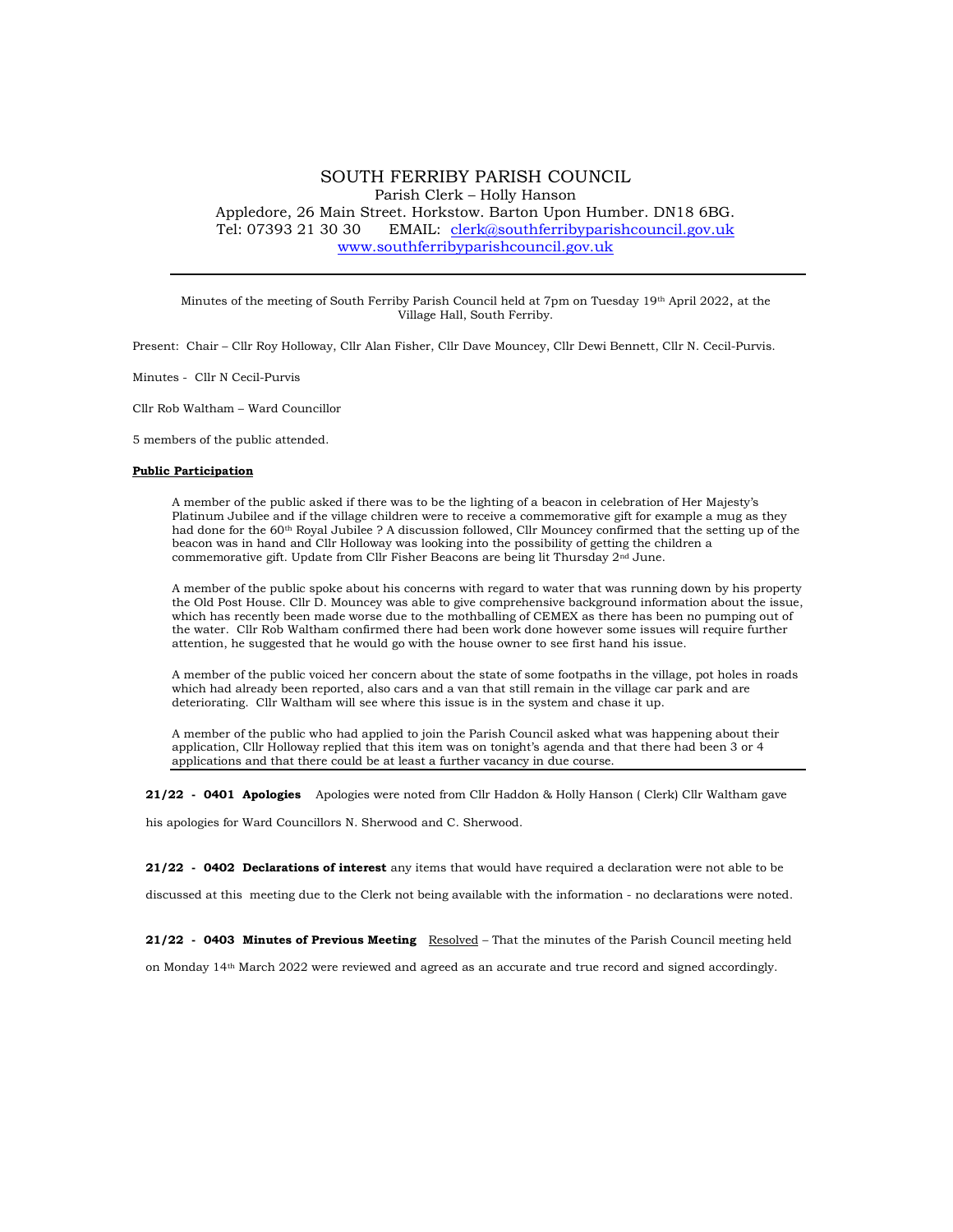#### 21/22 - 0404 Report from Ward Councillors –

Ward Councillor Rob Waltham was pleased to announce that One hundred Ukrainians have been housed with families in our area. Good news that vaccine's are having a 75% uptake, with over fives vaccines being rolled out. Although the Covid rates are high but manageable. Short listed Funding for family hubs, Council tax bands A-D £150 refunds, first payments to those who pay be Direct Debit as their details are held. If not paying via D.D they need to be validated of the Over 9,000 there are 4,500 pay by direct debit. N. Lincs looking at buying a Pot Hole fixing machine. There has been £16,967 awarded towards toilet facilities in our region...

### 21/22 - 0405 Highways & Footpaths

Cllr Waltham was advised that there had been a Road Sweeper in the village clearing gullies and weeds, other village issues still requiring attention, they included the 30 M.P.H sign still missing, Hydrants cracking up and also on 1077, The Village Sign along Horkstow Road is still missing following being hit. Issues near Dolphin House. Parking at corner of Queen Elizabeth Avenue, previously discusses planting a Cherry Trees in celebration of The Queens Platinum Jubilee or widening the tarmac. Other ongoing items including the continued Illegally parked cars and a van in Village car park, consideration was given to Parish Council sending the owners letters asking them to remove their cars/van or they could be removed.

21/22 - 0406 Environment Matters The Clerk and Cllr Hadden were not available to give their information. Update about tree planning no list had been received so far or information on top soil being added to flood defences.

21/22 - 0407 Wellbeing and Community Matters Clerk is dealing, One member of the public is also currently involved.

21/22 - 0408 Planning - no new planning items, The Clerk has sent a letter objecting to the proposed fencing around the 2 houses being built with a suggestion that natural hedging would improve the sight line from the road and be more suited to our rural area.

# 21/22 - 0409 Community Facilities and Open Space Management Update from Cllr Fisher following his inspection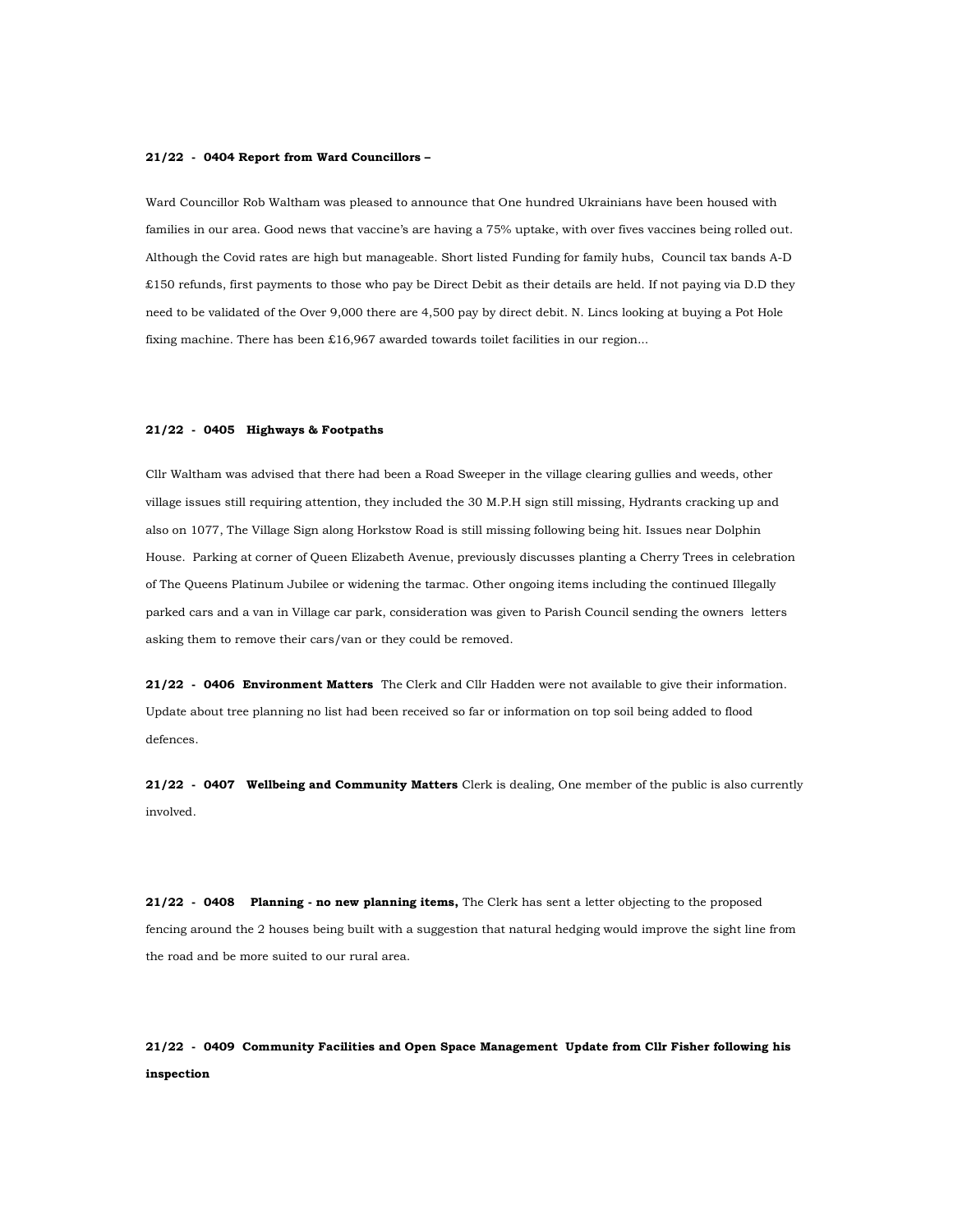a) Councillors discussed the management of Beaulah Courts, the MUGA needs sweeping and gates being put back up. The Moss has been treated and is now brown and will need sweeping.

b) Councillors received an update from Cllr Fisher regarding the monthly inspections of the playground equipment Cllr Fisher said that the wooden upright on one swing was rotten, Cllr Holloway suggested he makes a running repair and get 3 quotes to replace the swing. The repair to the safety surface was holding but it will need to be replaced in the near future. Cllr Holloway will arrange for a work party for the Play area.

c) Cllr Mouncey gave brief update and said that no Tree Planting list has been received. Flower beds, The Clerk will deal when she returns.

Meeting with Bowls Club to talk about the way forward working with Parish Council, Cllr Holloway to arrange a meeting between The Bowls Club and representatives from the Parish Council ( Cllr Holloway/Cllr N. Cecil-Purvis and Holly Hanson to take minutes).

Bowls Club Toilets with possible funding available from N.Lincs towards new toilets, the Parish Council agreed to look at getting ideas for suitable toilets for the Bowls club.

Proposed by Cllr D. Bennett Seconded by Cllr D. Mouncey

Only the CEMEX grass has been cut, our grass also needs cutting. It was agreed that Cllr Mouncey should ask John from Lawn & Order to cut the grass around the play area/MUGA straight away to get it back under control.

Proposed by Cllr D. Bennett Seconded by Cllr A. Fisher

21/22 - 0410 Emergency Plan Clerk Holly Hanson is dealing

21/22 - 0411 Parish Council Vacancy A working party of the Personnel Committee ( Cllr D. Bennett & Cllr N. Cecil-Purvis with Cllr Holloway sitting in) to arrange a meeting re the co opting of a new Parish Councillor.

21/22 - 0412 Clerk's Report Cllr Holloway informed those present that the Clerk had now insured the new Speed Signs so they could be put up soon.

21/22 - 0413 Accounts Clerk not present